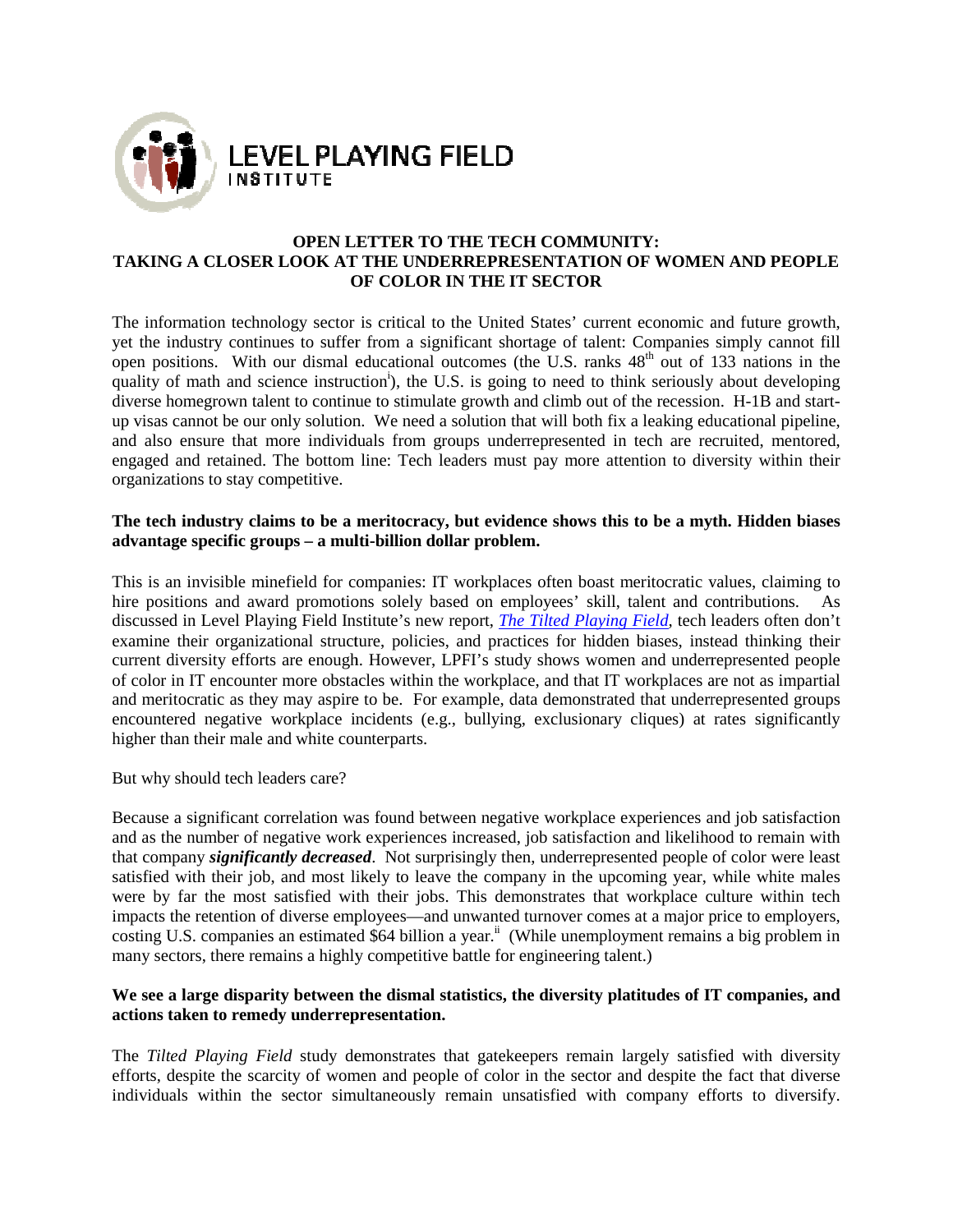Underrepresented people of color were nearly twice as likely as whites to be in favor of a company-wide practice to increase diversity (80% compared to 46%). And 82% of men in startups believed their companies spent the "right amount of time" addressing diversity, while almost 40% of women believed not enough time was devoted. The "it works for me" mentality by majority groups is not a diversity strategy.

Additionally, the lack of women and people of color in IT is often seen as solely a by-product of a faulty STEM (science, technology, engineering, and mathematics) educational pipeline and not related to any factors within IT workplaces. This leads companies to look outside for solutions rather than carefully examining their own contributions to the STEM shortage.

While we credit the many IT companies who support STEM education programs, we challenge their lack of serious and rigorous attention to examining the IT sector itself. Some of this avoidance is intentional and therefore highly inconsistent with companies' so-called commitment to diversity. A number of top Silicon Valley tech companies have sued to hide the public release of their employee data revealing the *decline* of diverse professionals. Others fail to disaggregate by gender and race/ethnicity their internal data on hiring and retention, and deny external reviewers access to survey employees about their experiences. Failing to examine employees' perceptions and experiences within their workplaces means that neither problems nor effective solutions can be gleaned. It undermines the resources leaders devote to recruiting, retaining, and engaging employees from all backgrounds.

## **A call to action: Increasing opportunities and improving experiences for women and people of color in IT is of critical importance.**

The technology sector has seen rapid growth year by year – even month by month – but a shortage of highly skilled employees has left many company leaders looking elsewhere for talent (e.g., startup and H1-B visas). Yet, there is a large pool of untapped talent in our backyard that remains overlooked. Tech companies must work collaboratively across sectors to increase the STEM educational pipeline, and decrease both the disparities in access to technology and the opportunities to pursue STEM careers. Simultaneously, the IT sector must embrace change within by creating workplace environments that recruit, value, and retain diverse talent. We see this not only as an important economic consideration, but also an issue of fundamental fairness and part of every organization's civic responsibility.

Thus, we challenge tech leaders across the sector to address the following action items:

- **Collaborate in meaningful ways with nonprofits, educational organizations, and corporations to develop a homegrown pool of diverse talent.** Investments in the education of a new generation of talent to support the rapidly expanding sector will have a dual impact on the future success of IT companies and the outcomes of diverse communities. Ideas for collaborations range from funding STEM programs to providing mentorship and internship opportunities for young scholars.
- **Address hidden biases and barriers within workplaces that disadvantage underrepresented groups.** Too many of the criteria for hiring and promoting talent are subjective, based on what is familiar and comfortable rather than being truly objective. Too few opportunities are taken to formulate and solidify a true approach to valuing and increasing diverse talent. A growing body of research confirms what neuroscience tells us: the human brain is wired to be biased. This can serve as the basis of a unifying approach—but only if individual employees, managers, and entire companies take steps to mitigate their biases. Companies need to ensure that their practices and don't inadvertently solidify hidden biases into hidden barriers and should engage in ongoing internal assessments of their practices, policies, and culture.